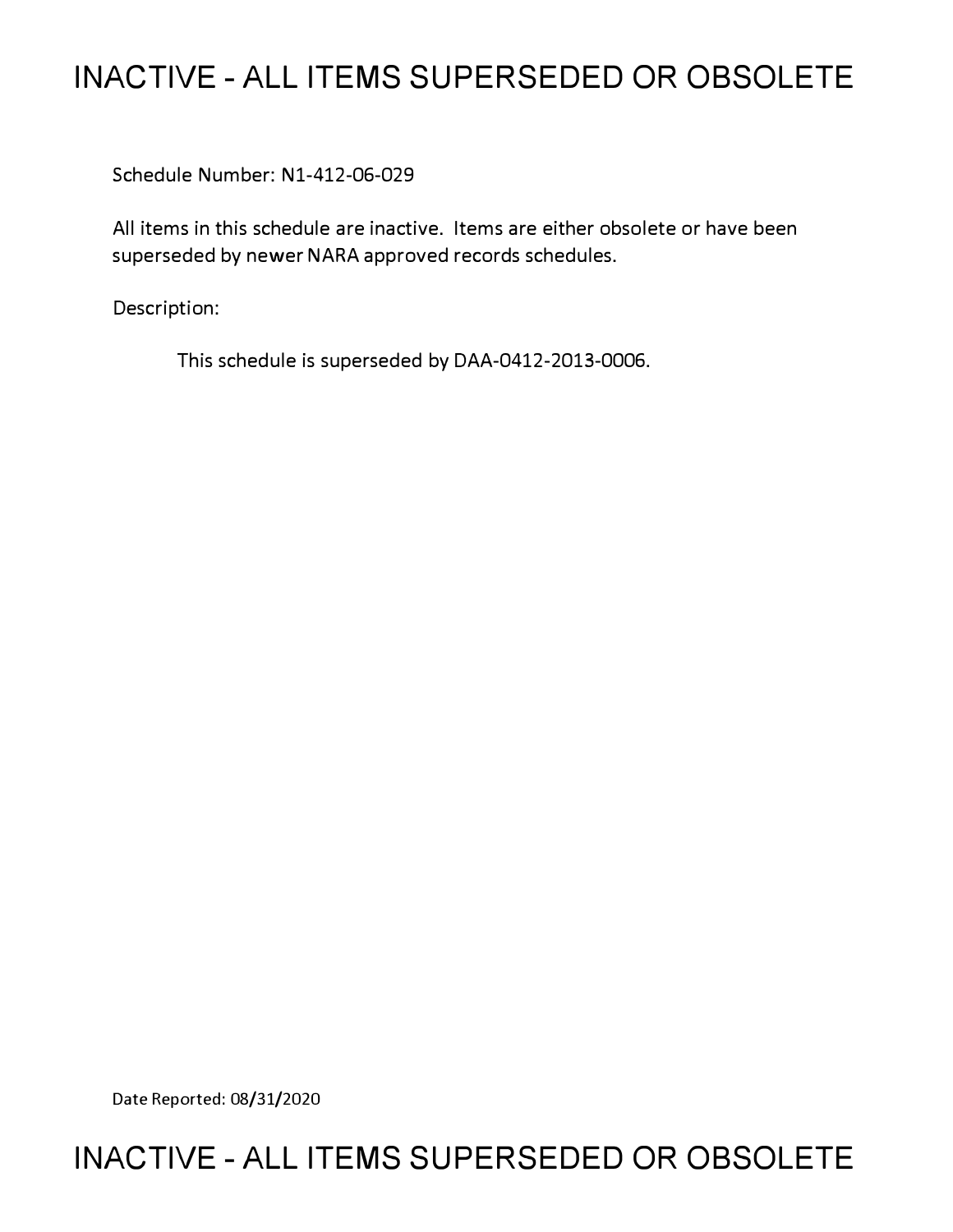|                                                                                                                                                                                                                                                                                                                                                                                                                                                                                                                                                                           | 71,77<br>t it<br><b>REQUEST FOR RECORDS DISPOSITION AUTHORITY</b> | $\mathbf{v}_\mathbf{A}$<br>JOB NUMBER                                                                                        |
|---------------------------------------------------------------------------------------------------------------------------------------------------------------------------------------------------------------------------------------------------------------------------------------------------------------------------------------------------------------------------------------------------------------------------------------------------------------------------------------------------------------------------------------------------------------------------|-------------------------------------------------------------------|------------------------------------------------------------------------------------------------------------------------------|
| To: NATIONAL ARCHIVES and RECORDS ADMINISTRATION (NIR)<br>WASHINGTON, DC 20408                                                                                                                                                                                                                                                                                                                                                                                                                                                                                            |                                                                   | <u>n 1 - 4 1 2 - 06 - 29</u><br>7 - 120   2006<br><b>DATE RECEIVED</b>                                                       |
| 1 FROM (Agency or establishment)                                                                                                                                                                                                                                                                                                                                                                                                                                                                                                                                          |                                                                   | <b>NOTIFICATION TO AGENCY</b>                                                                                                |
|                                                                                                                                                                                                                                                                                                                                                                                                                                                                                                                                                                           | U.S. Environmental Protection Agency                              |                                                                                                                              |
| 2 MAJOR SUBDIVISION                                                                                                                                                                                                                                                                                                                                                                                                                                                                                                                                                       |                                                                   |                                                                                                                              |
|                                                                                                                                                                                                                                                                                                                                                                                                                                                                                                                                                                           |                                                                   | In accordance with the provisions of 44 U.S.C.<br>disposition request, including<br>the<br>3303a,                            |
| 3 MINOR SUBDIVISION                                                                                                                                                                                                                                                                                                                                                                                                                                                                                                                                                       |                                                                   | amendments, is approved except for items that may<br>marked Adisposition not approved≅ or<br>be<br>Awithdrawn≅ in column 10. |
|                                                                                                                                                                                                                                                                                                                                                                                                                                                                                                                                                                           | 5 TELEPHONE<br>4 NAME OF PERSON WITH WHOM TO CONFER               | ARCHIVIST OF THE UNITED STATES<br><b>DATE</b>                                                                                |
| John B. Ellis                                                                                                                                                                                                                                                                                                                                                                                                                                                                                                                                                             | 202-566-1643                                                      | Nelsont<br>$10^{13}$ oluk                                                                                                    |
| 6. AGENCY CERTIFICATION<br>I hereby certify that I am authorized to act for this agency in matters pertaining to the disposition of its records and that the records<br>proposed for disposal on the attached $\frac{2}{2}$ page(s) are not now needed for the business of this agency or will not be needed after the<br>retention periods specified; and that written concurrence from the General Accounting Office, under the provisions of Title 8 of the<br>GAO manual for Guidance of Federal Agencies,<br>is not required; is attached; or<br>has been requested. |                                                                   |                                                                                                                              |
| <b>DATE</b>                                                                                                                                                                                                                                                                                                                                                                                                                                                                                                                                                               | SIGNATURE OF AGENCY REPRESENTATIVE                                | <b>TITLE</b><br>2.5.9                                                                                                        |
| 7/14/06                                                                                                                                                                                                                                                                                                                                                                                                                                                                                                                                                                   | John B. Ellis                                                     | <b>Agency Records Officer</b>                                                                                                |
| 7 Item<br><b>No</b>                                                                                                                                                                                                                                                                                                                                                                                                                                                                                                                                                       | 8 DESCRIPTION OF ITEM AND PROPOSED DISPOSITION                    | 9. GRS OR SØPERSEDED<br>10 ACTION TAKEN<br>(NARA USE ONLY)<br><b>JOB CITATION</b>                                            |
|                                                                                                                                                                                                                                                                                                                                                                                                                                                                                                                                                                           | EPA 145 Program Development Files                                 | N1-412-04-5                                                                                                                  |
| 115-109                                                                                                                                                                                                                                                                                                                                                                                                                                                                                                                                                                   | COLORELLY MR MUMD MWME                                            | STANDARD FORM SF 15 (REV. 3-91)<br>Prescribed by NARA 36 CFR 1228                                                            |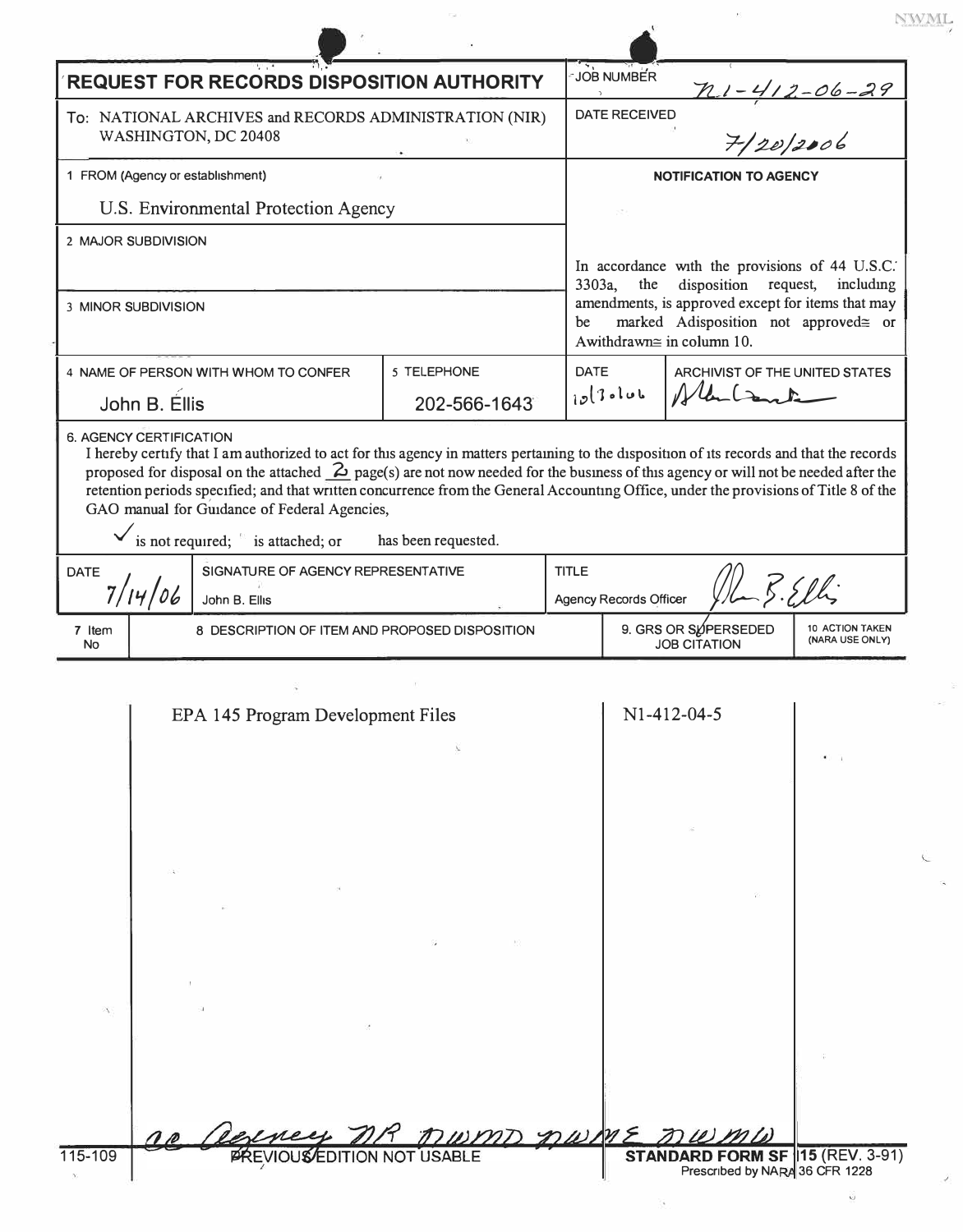# **EPA Records Schedule 145**

**Status: Final, 02/29/2008** 

**Title: Program Development Files** 

**Program: All Programs** 

**Applicability: Agency-wide** 

**Function: 3 04-104-02 - Program Planning/Design** 

# **NARA Disposal Authority:**

**This schedule authorizes the disposition of the record copy in any media (media neutral), excluding any records already in electronic form. Records designated for permanent retention must be transferred to the National Archives in accordance with NARA standards at the time of transfer.** 

**• Nl-412-06-29** 

# **Description:**

**Consists of records related to the development of environmental and administrative policies and programs. Records consist of correspondence, briefing books and papers, issue papers and reports relative to policy, strategy, program control, research priorities, legislative priorities, published and unpublished directives and policy guidance documents, and related records that document the development of environmental programs, program priorities and objectives, program evaluation and,planning, and similar topics.** 

## **Disposition Instructions:**

**Item a(l): Record copy - Nonelectronic** 

- **Permanent**
- **Close inactive records at the end of the activity, project, or topic.**
- 
- **Transfer to the National Archives 20 years after file closure.**

**Item a(2): Record copy - Electronic** 

**• Permanent**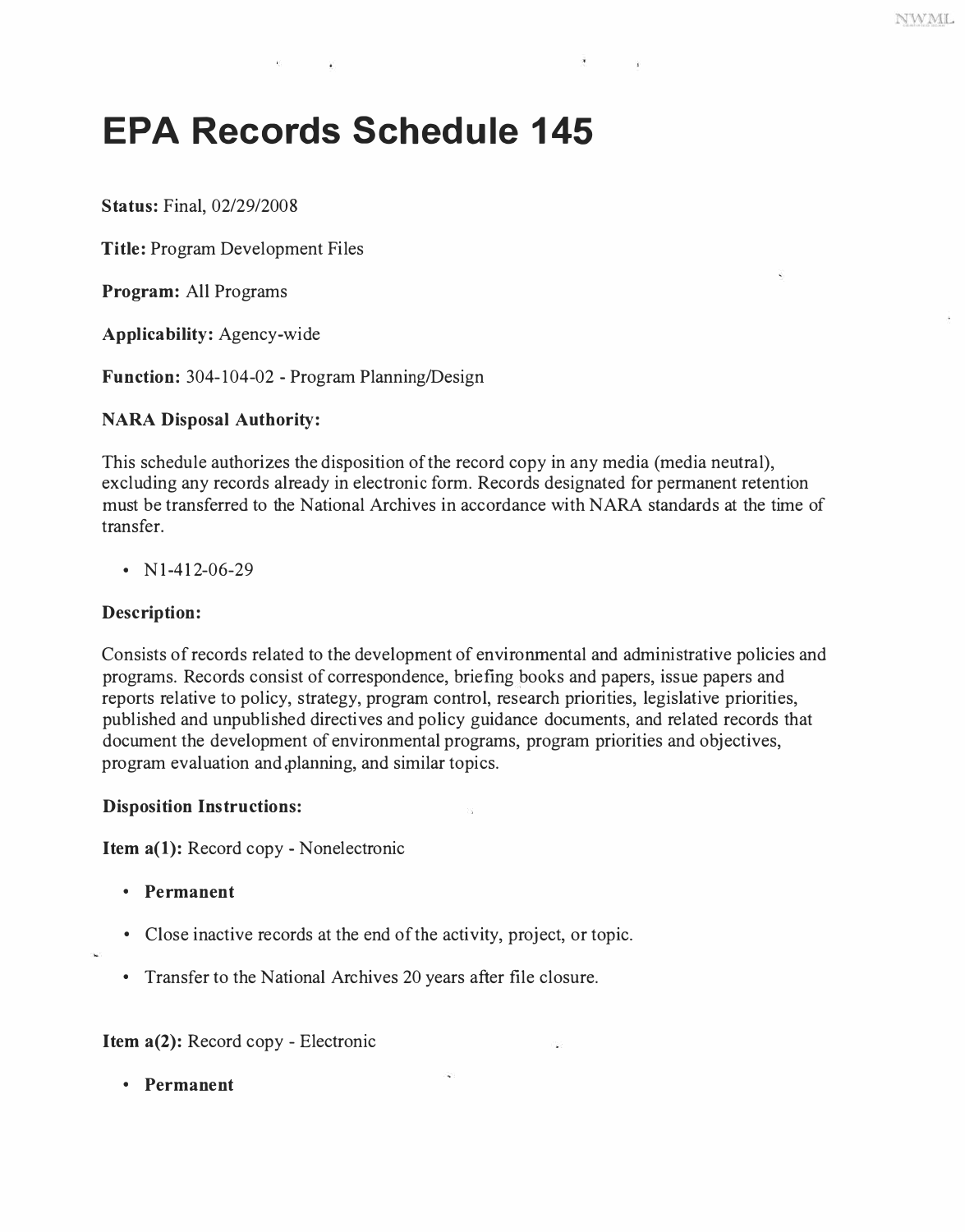- **Close inactive records at the end of the activity, project, or topic.**
- **Transfer to the National Archives 5 years after file closure, with any related documentation and external finding aids, as specified in 36 CFR 1228.270 or standards applicable at the time.**

**Item a(3): Electronic copy of records transferred to the National Archives** 

- **Disposable**
- **Close file upon transfer to the National Archives.**
- **Delete after electronic record copy is successfully transferred to the National Archives.**

#### **Guidance:**

 $\bar{\chi}$ 

**When the records are retired, they should be kept in the same arrangement, insofar as possible, as when they were used by the person who created and maintained them under the archival principal of provenance.** 

**This item covers the program development subject files that are generally held by officials holding the following offices: EPA Administrator, Deputy Administrators, Assistant and Associate Administrators, General Counsel, Inspector General, Chief Financial Officer, Administrative Law Judge, Headquarters Office Directors, Regional Administrators, Deputy and Assistant Regional Administrators, Regional Division Directors, Regional Branch and Section Chiefs, and equivalent positions. Background and supporting information maintained in other offices should be pulled together and retired as a unit with the material for the above-named officials.** 

**These files contain materials documenting the development of new programs, major shifts in the focus of existing programs, and new initiatives. Records that document the ongoing management of the program should be retained according to EPA 006. Routine administrative materials should be retained according to EPA 110. Published directives and policy guidance documents are covered in EPA 007. Pilot projects are covered in EPA 099.** 

**This item also includes the following types of documents for the Office of Research and Development: Research Program Management Files and Planned Program Accomplishments, Project Descriptions, and Output Plans.** 

#### **Reasons for Disposition:**